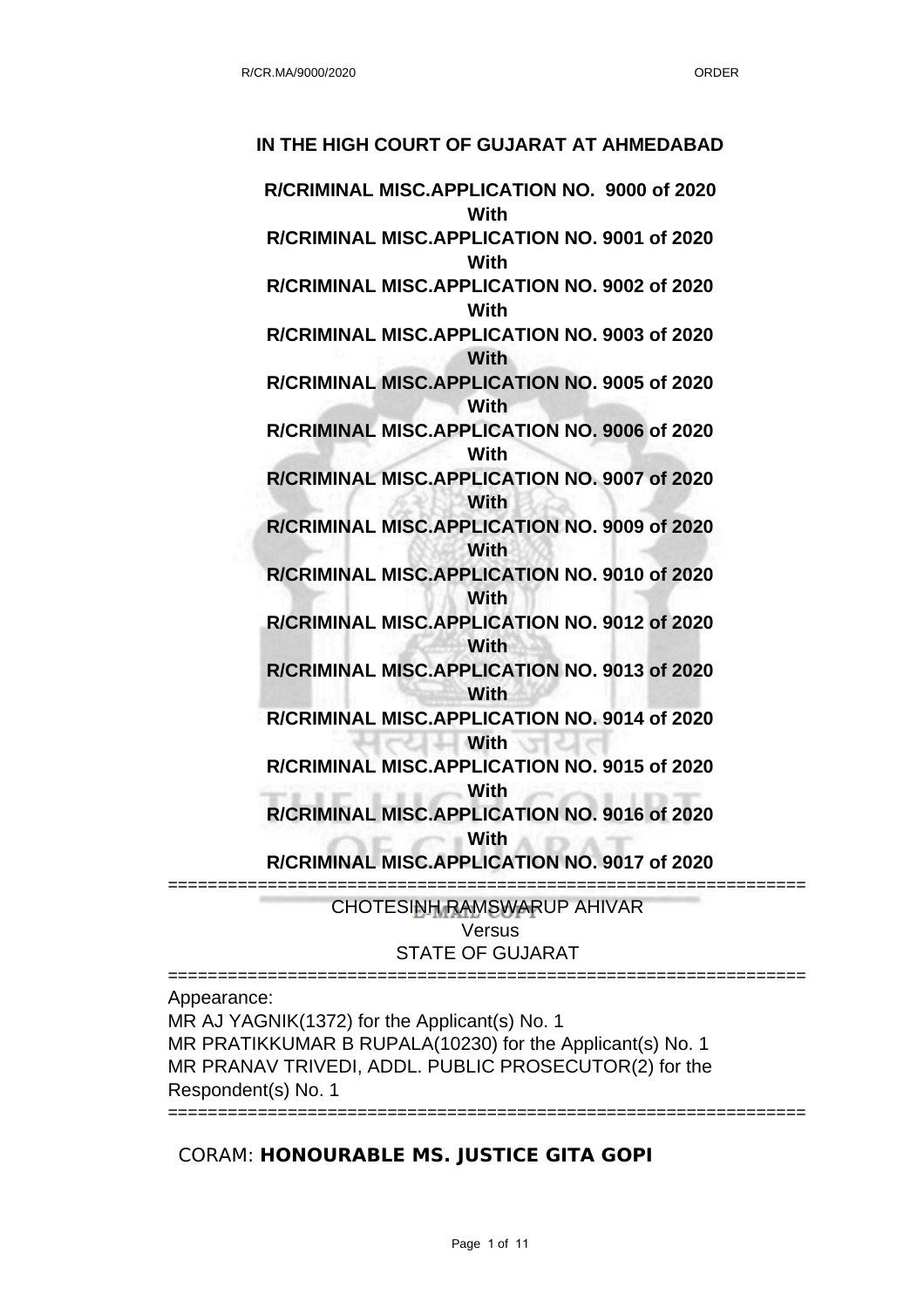#### **Date : 07/07/2020**

#### **COMMON ORAL ORDER**

1. All these applications arise out of the same first information report and involve identical questions on facts and hence, they are disposed of by this common order.

2. RULE. Mr. Pranav Trivedi, learned Additional Public Prosecutor, waives service of notice of rule on behalf of the respondent State.

3. The applicants herein, who are the original accused in the first information report being FIR No.11213091200637 of 2020 registered with Shapar Veraval Police Station, Rajkot (Rural) for offences punishable under sections 143, 147, 148, 149, 325, 332, 337, 338, 307, 395, 427, 431, 188 and 269 of IPC, section 144 of the Code of Criminal Procedure, section 43 of the Gujarat Police Act, section 51 of the Disaster Management Act, 2005, section 3(e) and 7 of the Prevention of Destruction to Public Property Act, 1984, have preferred these applications under sections 439 of the Code of Criminal Procedure seeking regular F GUIARAI bail.

4. Mr. A.J. Yagnik, learned advocate appearing on behalf of the applicants-original accused in all these matters, submitted that original accused no.1 and 24 in the impugned complaint had preferred regular bail applications before this Court and they were disposed of by the coordinate Bench, as having been withdrawn. It was submitted that withdrawal of the bail applications by the co-accused does not set as precedent in other matters as per criminal jurisprudence since the role of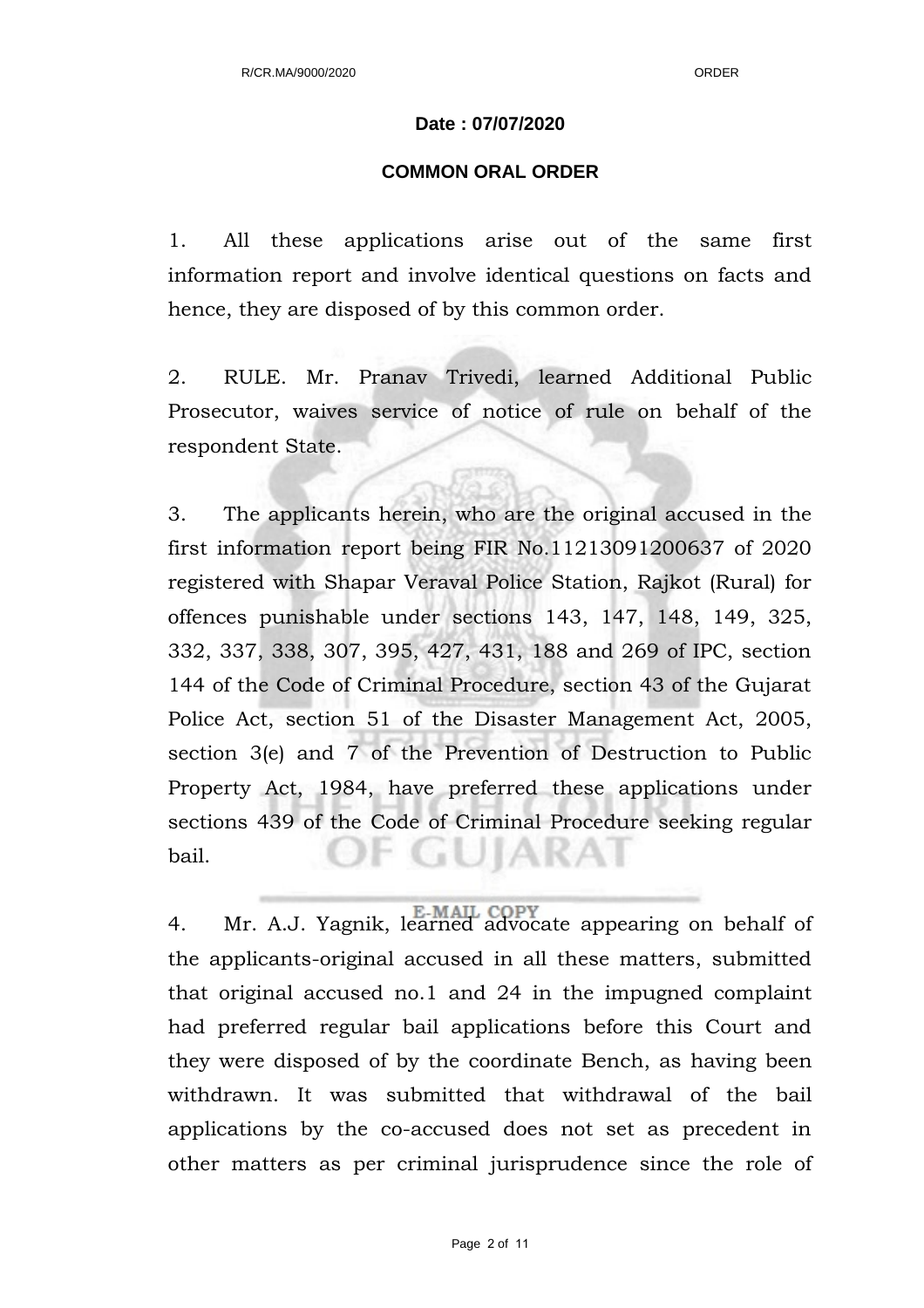each of the accused has to be appreciated independently.

4.1 Emphasis was laid on the averments made in the impugned complaint to point out that the main offences are the ones punishable under sections 395 and 307 IPC and according to the allegations made in the impugned complaint, a camera belonging to a Journalist of a Gujarati news channel (ABP Asmita) had been looted; however, the said camera was received by the news channel on the very same day. It was submitted that the said fact proves that the offence under section 395 of IPC ought not to have been invoked in the present case.

4.2 Referring to the injuries sustained by the police personnel who were on duty at the place of incident, learned advocate Mr. Yagnik submitted that the police personnel on duty had sustained minor injuries and none of them had remained admitted as indoor patient for more than two hours. Therefore, no intention could be cast on the applicants of causing any grievous injury to the police personnel who were on duty at the relevant time. It was further submitted that the applicants had no knowledge as to who were the police personnel who were on duty on the spot and thus, no intention could be attributed on the applicants so as to attract the provisions of section 307 IPC.

### E-MAIL COPY

4.3 Learned advocate Mr. Yagnik further submitted that Shapar Veraval Police Station is near to the place where the migrant labourers had gathered for the purpose of registering themselves for returning to their respective home States through special trains. It was submitted that the authorities concerned were very much aware of the fact that around 150-200 labourers would turn up for the registration process. Hence, they ought to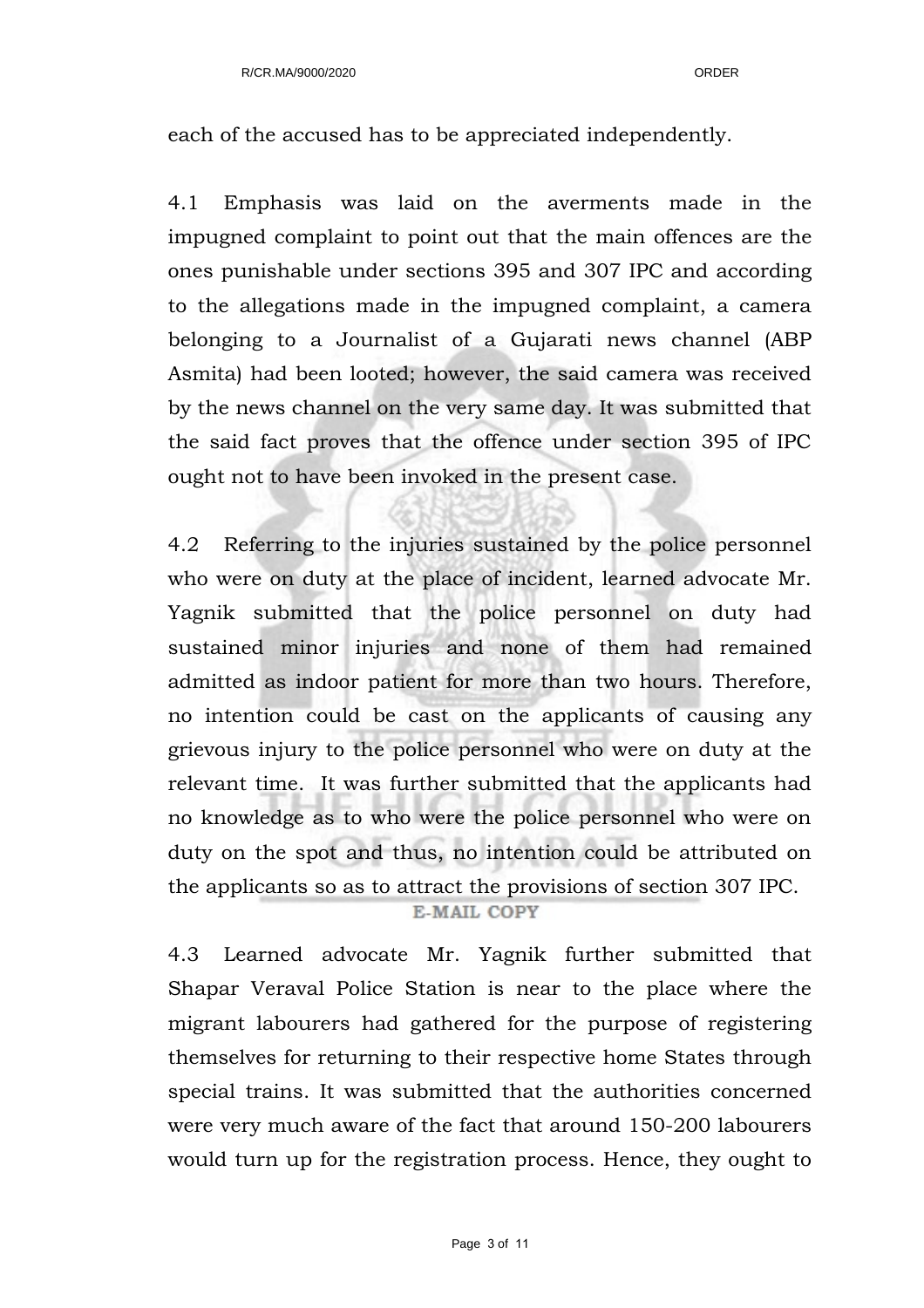have made necessary arrangements for the modalities and for their journey from Shapar to Rajkot, which is approximately 42 kms. However, on account of lack of basic facilities, few of the migrant labourers got enraged, which led to the pelting of stones and the blocking of the highway and the police personnel had to call for assistance. It was submitted that the police personnel had sustained minor injuries, but no intention could be gathered of murdering any of the police personnel. It was further submitted that all the migrant labourers, who had gathered there with luggage had only insisted to make arrangements for their travel to their native States and as no necessary arrangements were in place, they got enraged, which led to the commotion. The allegation is of causing injuries with branches of trees and stones. Therefore, at the most, the offence would fall under section 323 IPC. It was contended that merely because the police sustained minor injuries, section 307 IPC cannot be made applicable in the matter so as to prolong incarceration of the accused in jail.

सत्यमेव जयते

4.4 Learned advocate Mr. Yagnik referred to the order passed by the Government of Gujarat in the General Administration Department dated 29.04.2020 as also the order passed by the Supreme Court in Suo Motu Writ Petition (Civil) No.6 of 2020, to submit that it was the duty of the functionaries to provide for all possible help to the migrant labourers and to provide smooth and orderly movement of these labourers to their respective States.

5. Mr. Pranav Trivedi, learned Additional Public Prosecutor, submitted that the incident which took place at Ahmedabad was totally different to the one in question inasmuch as around four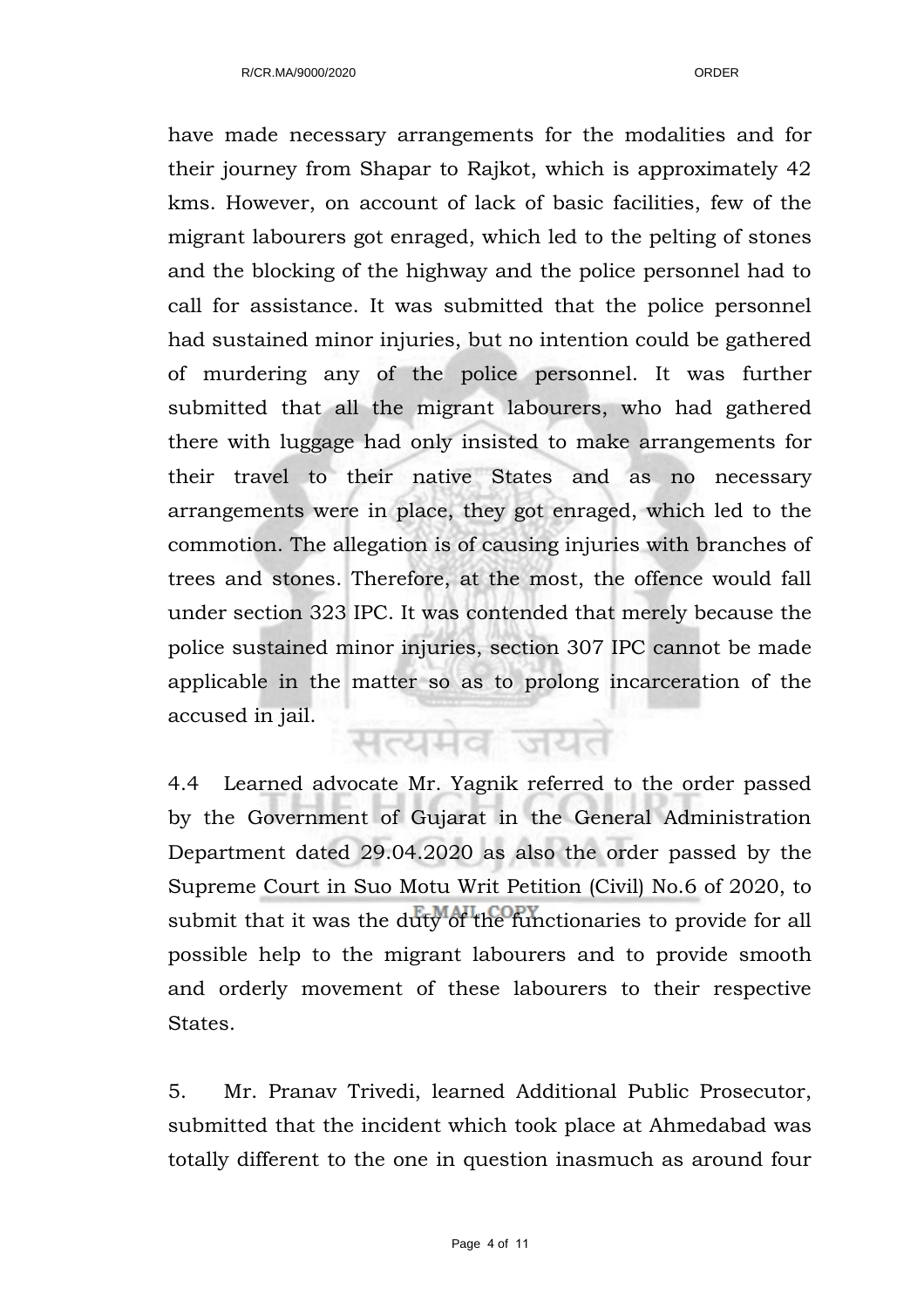cars of private individuals had been vandalized. A media person was also injured on the head. The police party was threatened. The anger and anguish led to a situation where few of the migrant labourers instigated others to kill the police persons who were present at the place. It was further submitted that a video of the incident has been recorded. The photographs of the incident show that the labourers were armed with bricks and stones and thus, it was vehemently contended that no bail may be granted to the applicants. Learned Additional Public Prosecutor also placed reliance upon the affidavits of the police witnesses. It was, accordingly, urged that no discretion may be exercised in favour of the applicants.

6. Replying to the submissions raised by the learned Additional Public Prosecutor, it was submitted that none of the applicants herein could be figured out in those videos or photographs. It was submitted that there cannot be denial to the fact that few of the migrant labourers had spoken ill about Gujarat Police; however, the fact remains that there is no involvement of the applicants in any such instigation.

7. Heard learned advocates on both the sides and perused the documents on record. The incident in question took place on 17.05.2020, during which time, the nation-wide lock-down was under place. There was restriction on the movement of people in the State and the local police was asked to follow the Notification of the District Magistrate, Rajkot dated 03.05.2020. The entire area of Rajkot (Rural) was regulated under section 144 of Cr.P.C. and section 43 of the Gujarat Police Act. It is to be noted that the migrant labourers wanted to return to their native States and as per the facts on record, the workers of the industrial units at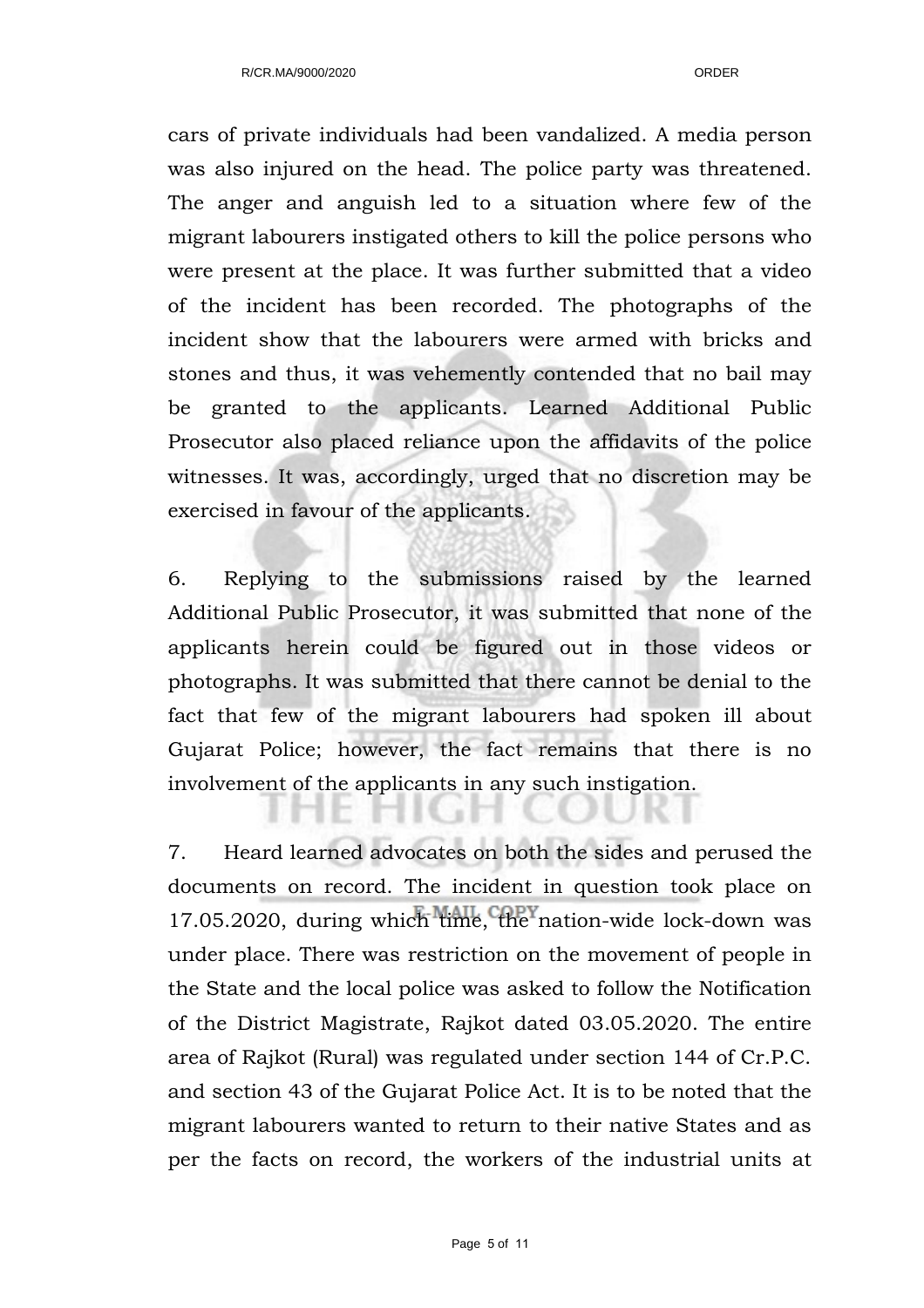Shapar (Veraval Industrial Area) wanted to return to their respective States. Arrangements were made for the labourers to travel through special trains (Shramik trains). On 17.05.2020 the registration of the migrant labourers was under progress and therefore, the workers of Shapar (Veraval Industrial Area) had gathered at the Field Marshall School ground situated on the Rajkot Highway. In the impugned complaint, it has been averred that arrangements had been made for the migrant laboureres to reach Rajkot Railway Station. Over and above the labourers who had got themselves registered for travelling in the special trains, few other people had also gathered at the place for getting their names registered and it were these people who had created the ruckus. It was submitted that police personnel, named, Ashwinbhai Makwana and his driver – Renilbhai, had gone to the place with the police van. Both the police personnel had attempted to pacify the labourers. According to the impugned complaint, the accused persons had blocked the road with stones and as it was found that further enforcement was needed for controlling the situation, they informed their superiors, including the Superintendent of Police, Rajkot. The labourers gathered and there was great uproar. They insisted for making arrangements for their return to their native States. It is alleged that the uproar was for making arrangements for their return and they stated that they would not leave the place unless the arrangements were made. It is alleged that few people amongst the crowd began to misbehave with the police. The police tried to pacify them but all efforts went in vain. It is alleged that Narbad Dharmpal Valand, original accused no.25 and others had attempted to instigate the crowd and misbehaved with the police. The police asked them to go away from the place but original accused no.25 and others threatened to kill the police persons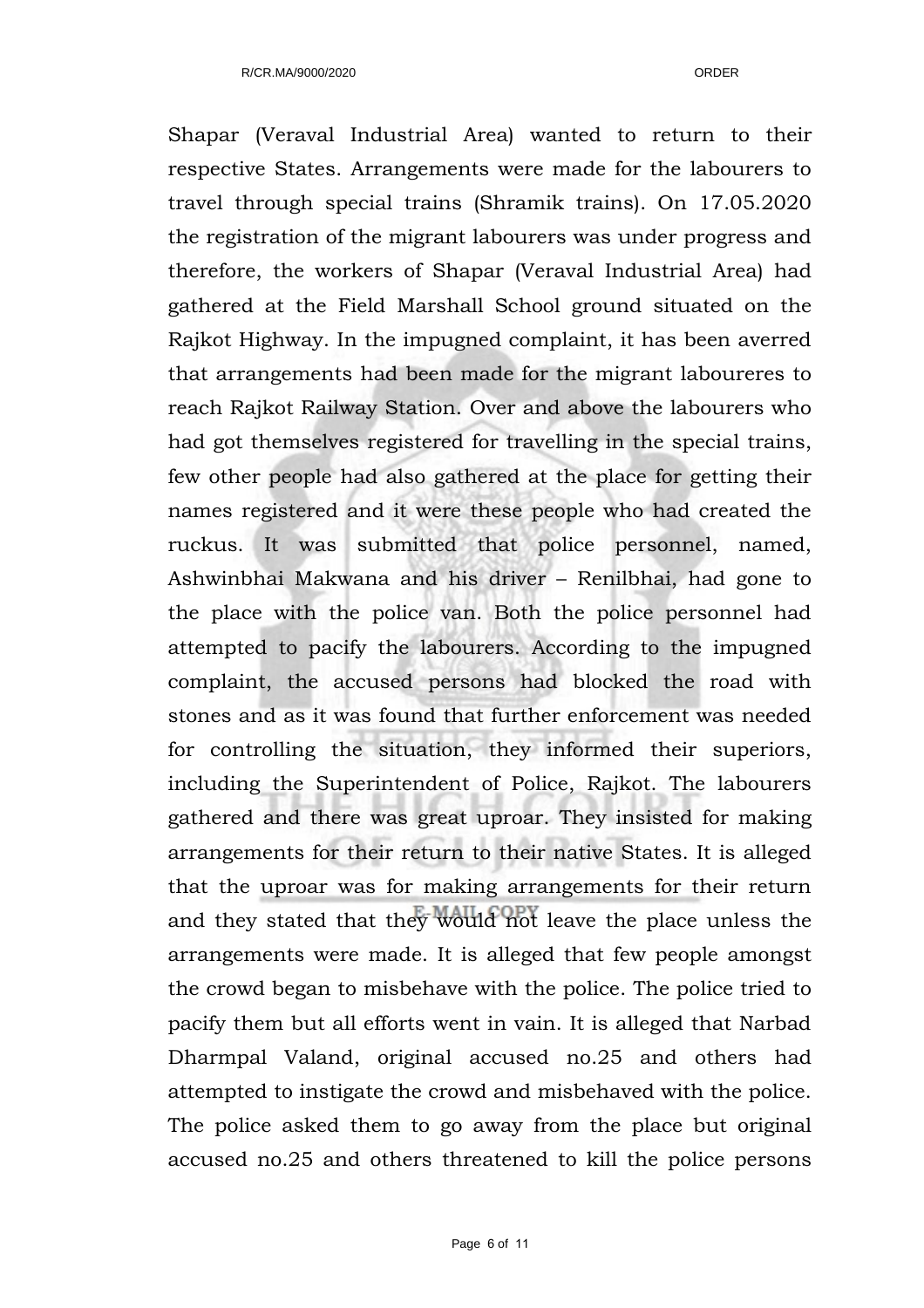on duty and there was stone pelting and thrashing with branches of the trees. The stones were pelted with the intention to kill the police. The police officers and other staff sustained minor injuries. Even the vehicles of the general public were ransacked. The police attempted to disperse the crowd but during this event, some of the police personnel sustained minor injuries. A police official, named Vishwajit Chudasama, had sustained injury on the face near the ear with a stick. Police official - Ashwinbhai Makwana had sustained injury near the right eye, knee and on the right hand finger. It is also contended that one of the police official from LCB, named Noorsinh Jadeja, had sustained injuries in his right hand, on the right side of the body as also on the back. It is stated that a crowd had also tried to snatch away the camera belonging to a Journalist of a Gujarati news channel, who was shooting the events.

8. It appears from the impugned complaint that 25 persons were named as accused in the impugned complaint and it has been averred that about 150-200 people had gathered at the place for returning to their native States. Sections 395 and 307 of IPC have been included in the impugned complaint over and above the offences under other sections / Acts. The major injury, as per the impugned complaint, has been sustained by one Noorsinh Jadeja, LCB Police Station but other police personnel had sustained minor injuries. However, the said injuries did not require any hospitalization.

9. It is an admitted fact that the crowd that had gathered at the place consisted of migrant labourers, who wanted to return to their native States. The impugned complaint was filed on 17.05.2020. The Government of Gujarat, vide order dated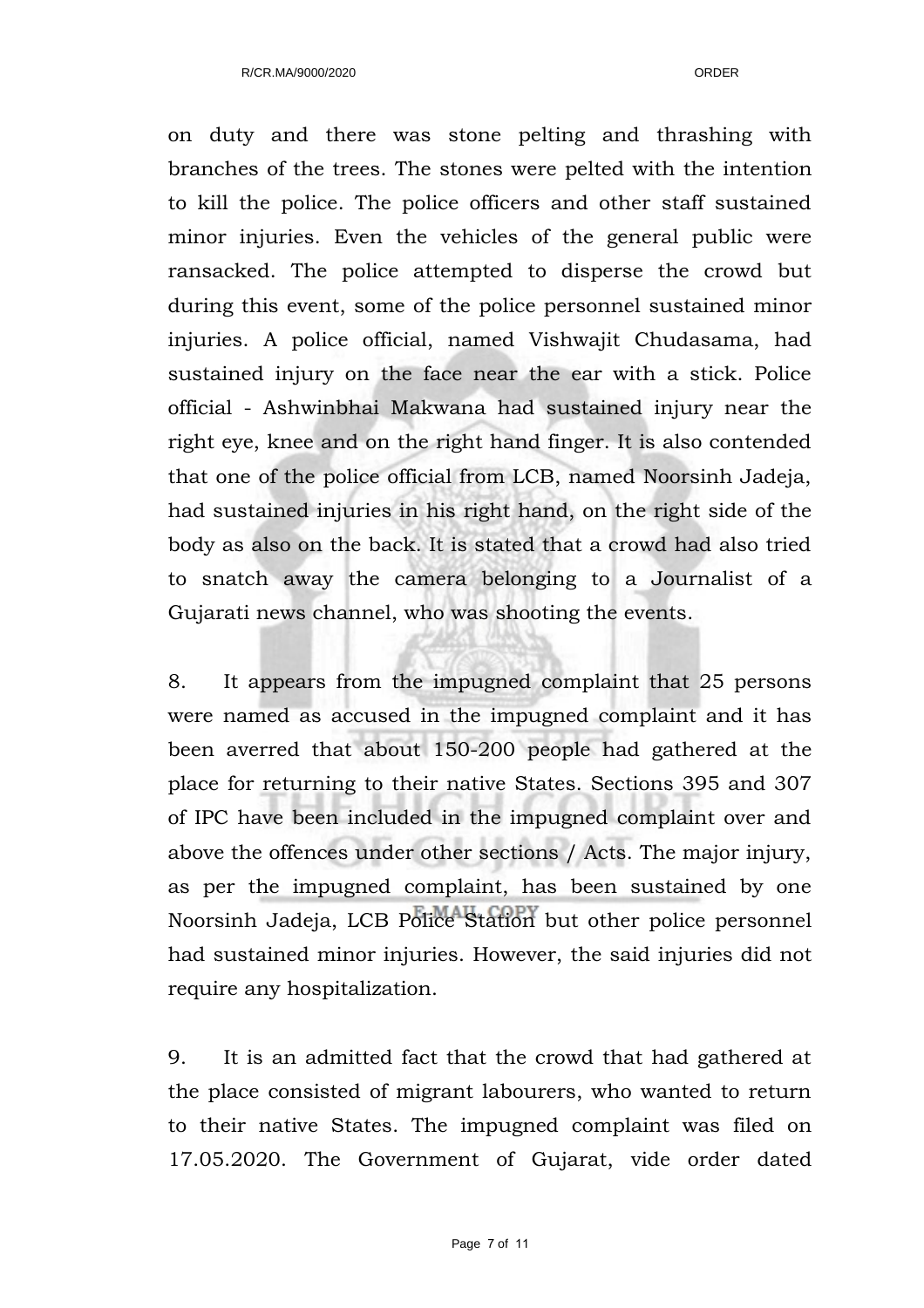29.04.2020, has resolved that the Government of India has issued guidelines on 29.04.2020 allowing movement of persons across State borders, which makes it necessary to have coordination with respective State / UT Governments to ensure smooth and orderly movement of persons between Gujarat and other States / UTs. Nodal Officers were appointed for such purpose. Thus, through the said order / resolution, the Government of Gujarat has issued directions for providing necessary support in movement facilitation under guidance of these nodal officers. The local authorities were very much aware about the arrival of hundreds of migrant labourers at the Field Marshall Ground and therefore, the police was required to work in coordination with other authorities. However, it appears that there was utter lack of coordination between the police and the Nodal Officers, who were selected by the Government, vide order / resolution dated 29.04.2020, which led to the chaotic situation.

10. The Apex Court in Suo Motu Writ Petition (Civil) No.6 of 2020 disposed of on 08.07.2020 in paragraph-8 of the order has observed thus:

**F GUIARAT** 

"8. All concerned States / UTs to consider withdrawal of prosecution / complaints under section 51 of Disaster Management Act and other related offences lodged against the migrant labourers who alleged to have violated measures of lock-down by moving on roads during the period of lock-down enforced under Disaster Management Act, 2005."

The Apex Court has also directed to establish Counselling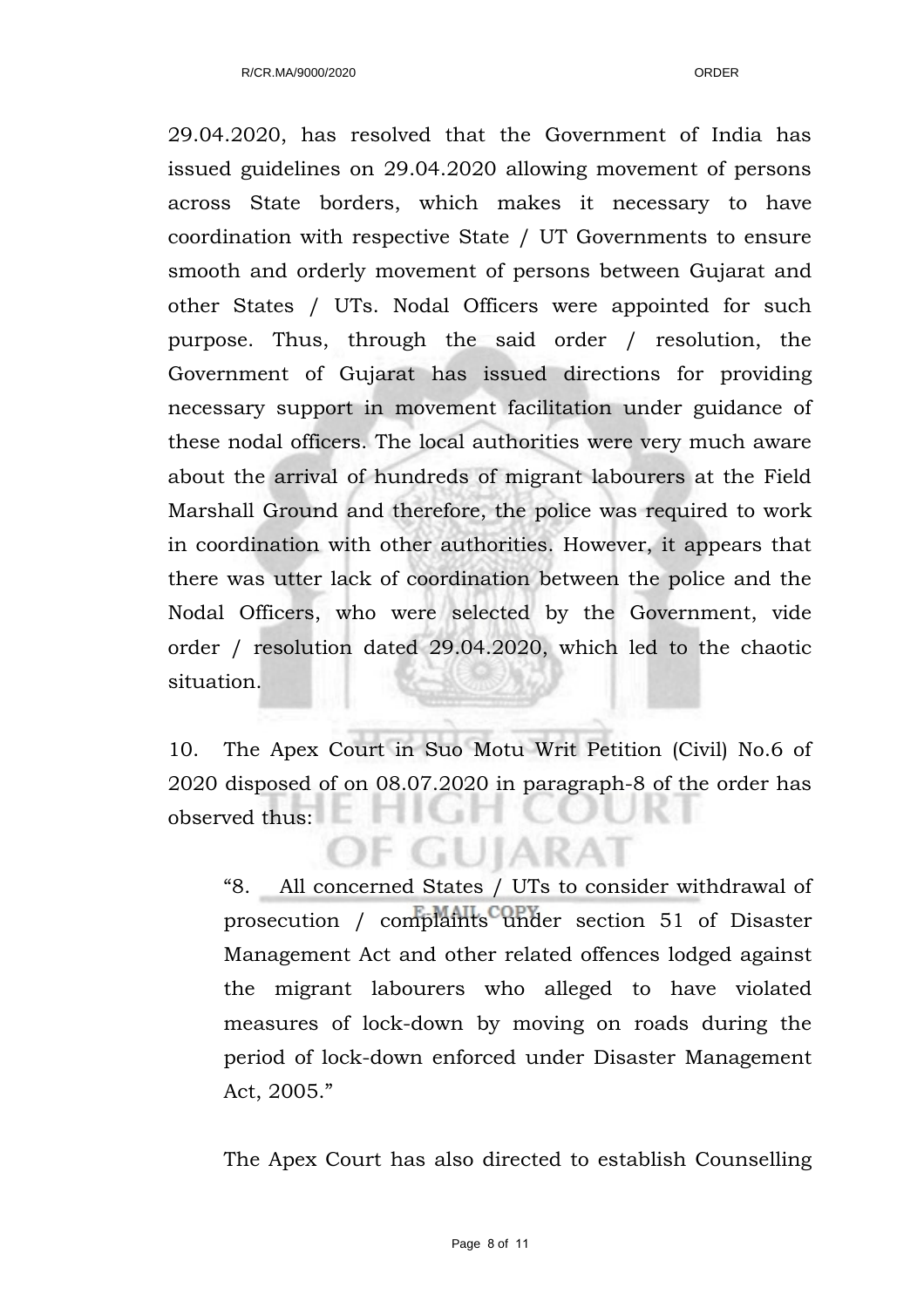Centres / Help Desks for providing necessary information regarding schemes of the Government and to provide helping hand to the labourers who wanted to return to their native places.

11. Taking into consideration the allegations made in the impugned complaint, which reveals that sentiments of the migrant labourers were at an all time high on account of the prevailing situation and they wished to return to their native States as early as possible coupled with the fact that the police had failed to manage / control the situation appropriately, this Court is of the view that the entire incident could have been averted if there would have been proper coordination between the police and the Nodal Officers appointed by the State Government.

12. The Apex Court, in the above-referred judgment, has asked all States / UTs to consider withdrawal of complaints / prosecution under the Disaster Management Act and other related offences lodged against the migrant labourers, who are alleged to have violated measures of lock-down by moving on roads during the period of lock-down enforced under the Disaster Management Act, 2005. The police was required to handle the crowd tactfully. The roads were blocked by few of the labourers and some police personnel were injured in the incident. The allegation against original accused no.25 and others is of instigating the crowd. Taking into consideration the fact that there would not have been any intention on the part of the migrant labourers to even attempt to murder, the police personnel and considering the injuries sustained by the police personnel which were not life threatening, the discretion is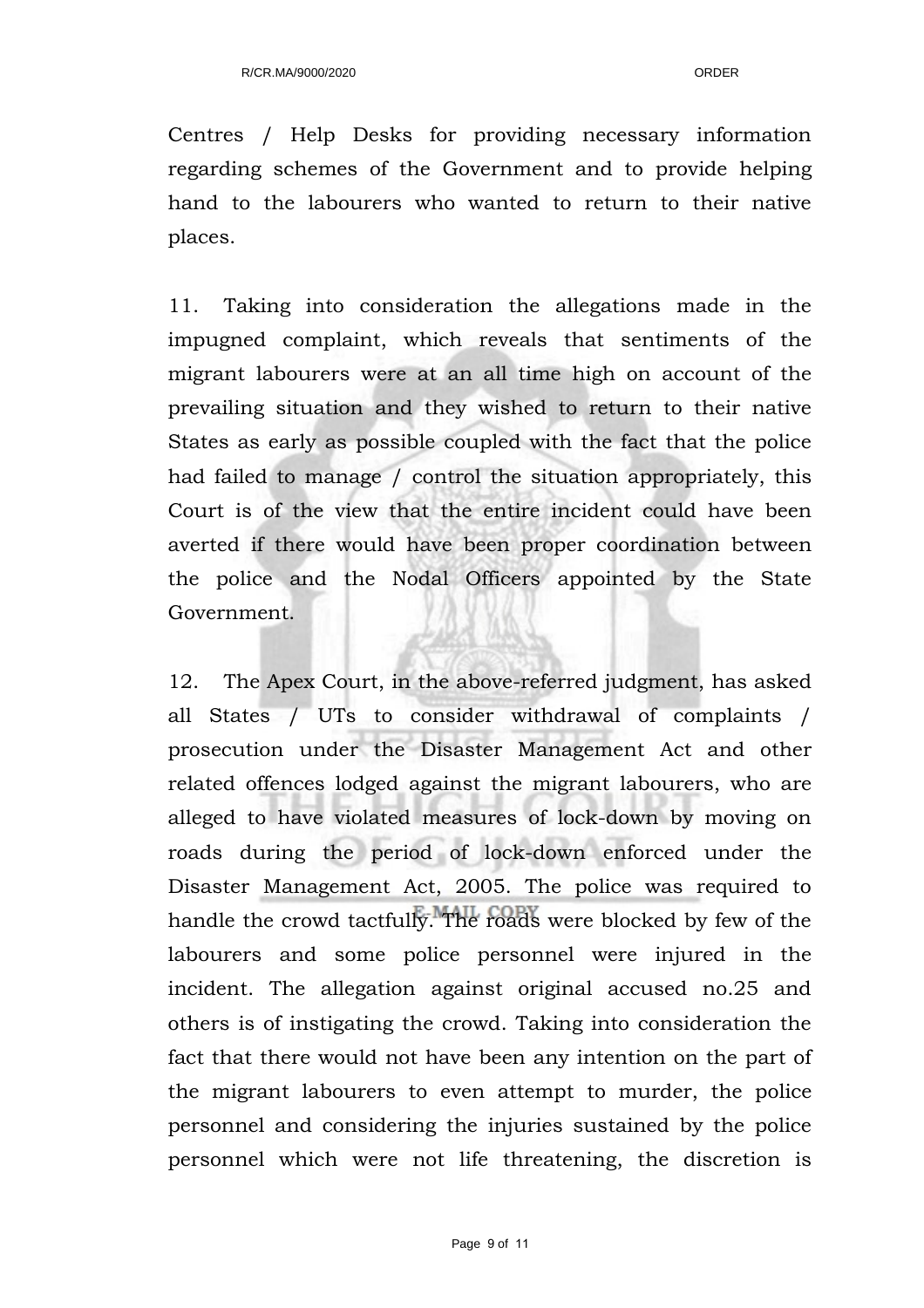exercised to enlarge them on bail.

13. Hence, the present application is allowed. The applicants herein are ordered to be released on regular bail in connection with FIR being No.11213091200637 of 2020 registered with Shapar Veraval Police Station, Rajkot (Rural) on executing personal bond of Rs.1,000/- (Rupees One Thousand only) by each of the applicants and subject to the conditions that they shall;

[a] not take undue advantage of their liberty or misuse liberty; [b] not act in a manner injurious to the interest of the prosecution;

[c] furnish the present address of residence to the Investigating Officer and also to the Court at the time of execution of the bond and shall not change the residence without prior permission of the concerned trial court;

14. The authorities shall adhere to its own Circular relating to COVID-19 and, thereafter, will release the applicants only if they are not required in connection with any other offence for the time being. If breach of any of the above conditions is committed, the Sessions Judge concerned will be free to issue warrant or take appropriate action in the matter. Bail bond to be executed before the lower Court having jurisdiction to try the case.

15. Rule is made absolute to the aforesaid extent.

16. Direct service is permitted. Registry to communicate this order to the concerned Court/authority by Fax or Email